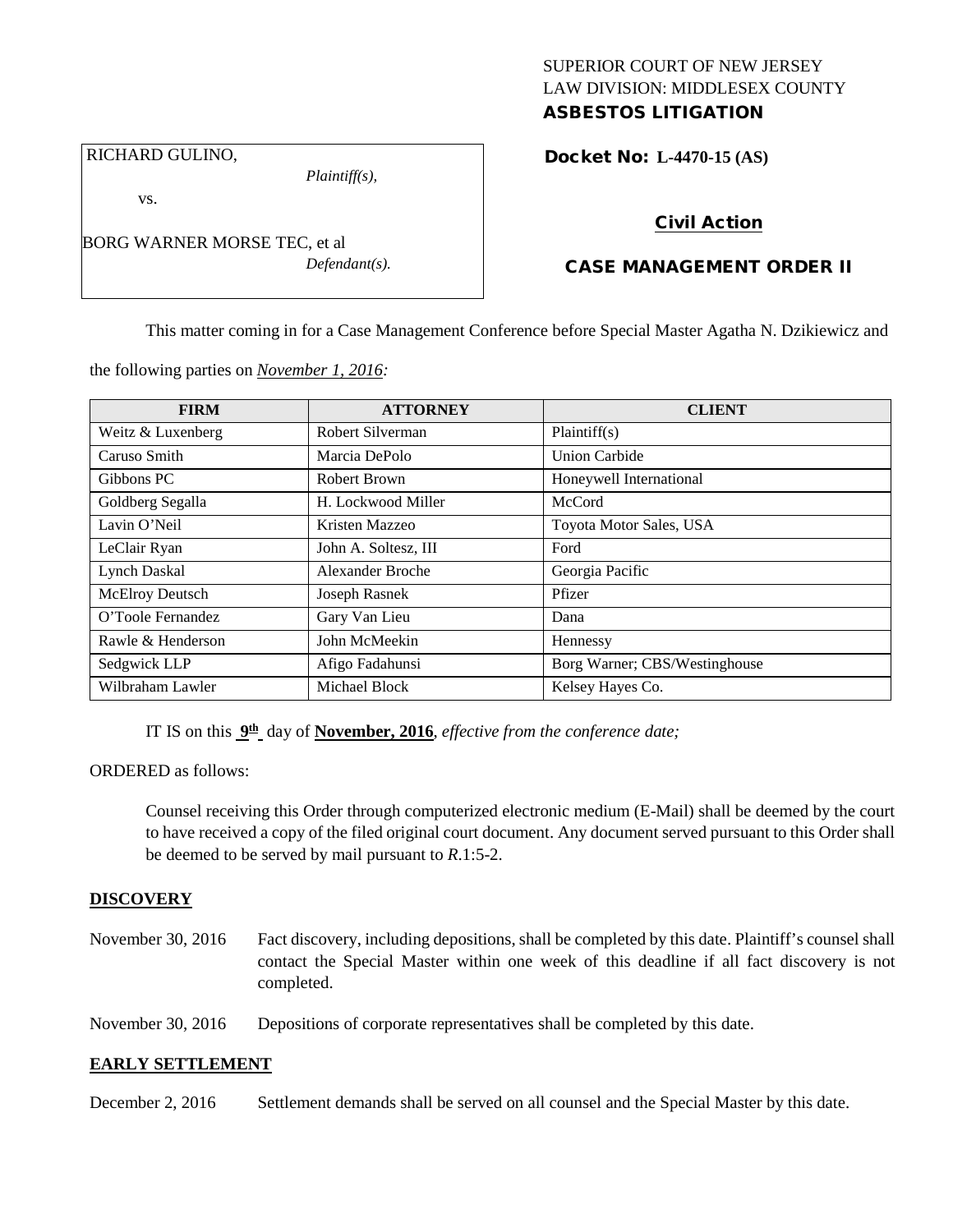### **SUMMARY JUDGMENT MOTION PRACTICE**

| December 9, $2016$ | Plaintiff's counsel shall advise, in writing, of intent not to oppose motions by this date. |
|--------------------|---------------------------------------------------------------------------------------------|
| December 23, 2016  | Summary judgment motions shall be filed no later than this date.                            |
| January 20, 2017   | Last return date for summary judgment motions.                                              |

#### **MEDICAL DEFENSE**

- December 16, 2016 Plaintiff shall serve medical expert reports by this date.
- February 17, 2017 Defendants shall identify its medical experts and serve medical reports, if any, by this date. **In addition, defendants shall notify plaintiff's counsel (as well as all counsel of record) of a joinder in an expert medical defense by this date.**

#### **LIABILITY EXPERT REPORTS**

- December 16, 2016 Plaintiff shall identify its liability experts and serve liability expert reports or a certified expert statement by this date or waive any opportunity to rely on liability expert testimony.
- February 17, 2017 Defendants shall identify its liability experts and serve liability expert reports, if any, by this date or waive any opportunity to rely on liability expert testimony.

#### **ECONOMIST EXPERT REPORTS**

- December 16, 2016 Plaintiff shall identify its expert economists and serve expert economist report(s), if any, by this date or waive any opportunity to rely on economic expert testimony.
- February 17, 2017 Defendants shall identify its expert economists and serve expert economist report(s), if any, by this date or waive any opportunity to rely on economic expert testimony.

### **EXPERT DEPOSITIONS**

March 10, 2017 Expert depositions shall be completed by this date. To the extent that plaintiff and defendant generic experts have been deposed before, the parties seeking that deposition in this case must file an application before the Special Master and demonstrate the necessity for that deposition. To the extent possible, documents requested in a deposition notice directed to an expert shall be produced three days in advance of the expert deposition. The expert shall not be required to produce documents that are readily accessible in the public domain.

#### **PRE-TRIAL AND TRIAL**

| January 25, 2017                | The settlement conference previously scheduled on this date is <b>cancelled</b> .                                                                                                                                                                                                                                                              |
|---------------------------------|------------------------------------------------------------------------------------------------------------------------------------------------------------------------------------------------------------------------------------------------------------------------------------------------------------------------------------------------|
| March 10, 2017 @ 10:00am        | Settlement conference. All defense counsel shall appear with authority to negotiate<br>settlement and have a representative authorized to negotiate settlement available by<br>phone. Any request to be excused from the settlement conference shall be made to the<br>Special Master no later than 4:00pm of the day prior to the conference. |
| 10 business days prior to trial | Pretrial Information Exchange Form due.                                                                                                                                                                                                                                                                                                        |

\_\_\_\_\_\_\_\_\_\_\_\_\_\_\_\_\_\_\_\_\_\_\_\_\_\_\_\_\_\_\_\_\_\_\_\_\_\_\_\_\_\_\_\_\_\_\_\_\_\_\_\_\_\_\_\_\_\_\_\_\_\_\_\_\_\_\_\_\_\_\_\_\_\_\_\_\_\_\_\_\_\_\_\_\_\_\_\_\_\_\_\_\_\_\_\_\_\_\_\_\_\_\_\_\_\_\_\_\_\_